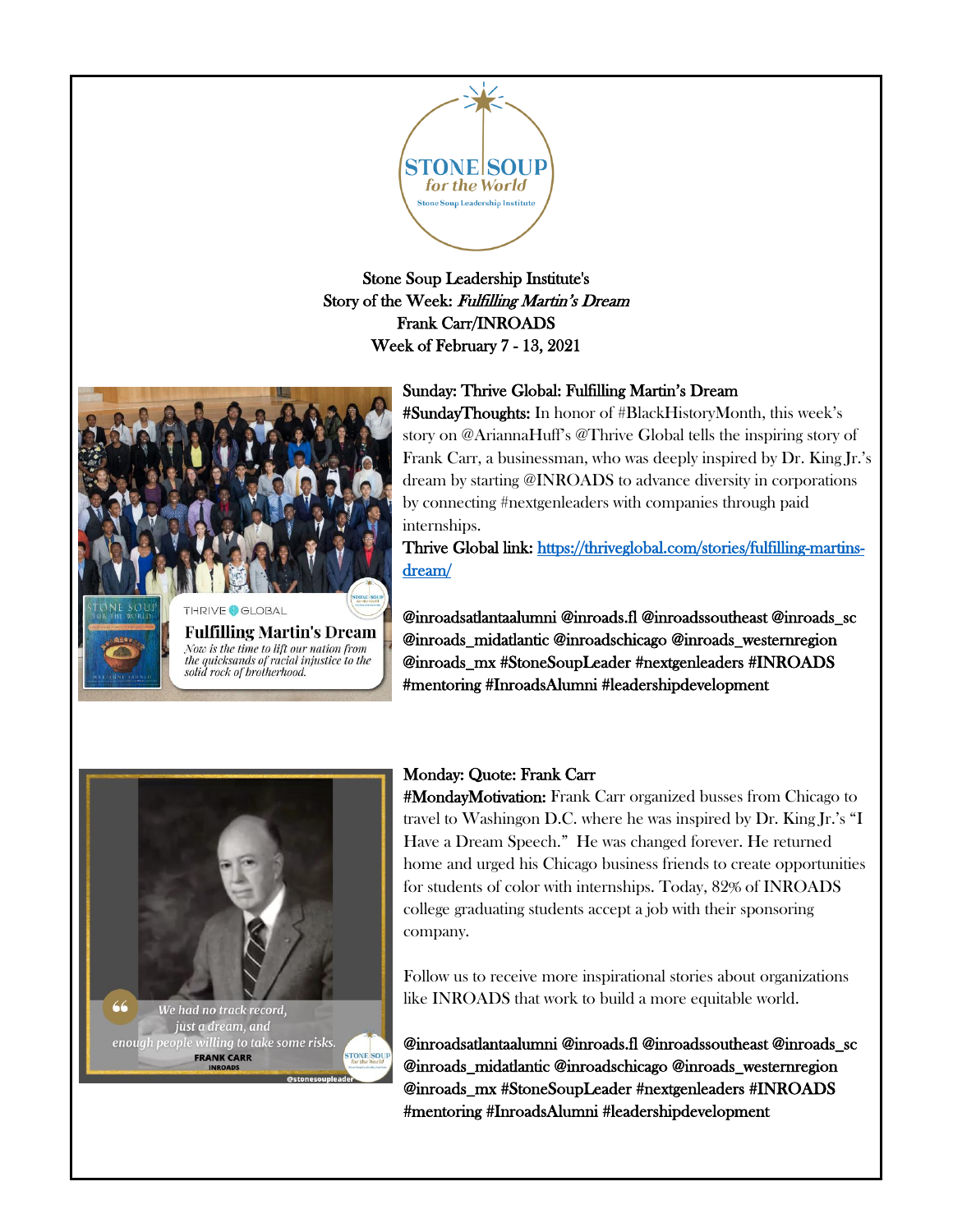

Stone Soup for the World.

## Tuesday: Hero Report: Frank Carr and INROADS

Watch this inspiring video about how Frank Carr strived to fullfil Dr. King's dream for economic equity by closing the gap between "kids who just didn't have a chance" and management positions in corporations.

[https://youtu.be/vPvsN9i\\_SeE](https://youtu.be/vPvsN9i_SeE)

@inroadsatlantaalumni @inroads.fl @inroadssoutheast @inroads\_sc @inroads\_midatlantic @inroadschicago @inroads\_westernregion @inroads\_mx #StoneSoupLeader #nextgenleaders #INROADS #mentoring #InroadsAlumni #leadershipdevelopment



### Wednesday: Honor Roll: INROADS

#CalltoAction "Being a mentor is more than just giving advice. It's creating a pathway of opportunity for others and leading the way to a future of possibilities." INROADS President and CEO Forest T. Harper, Jr.

If you are looking for employees that are focused, talented, and diverse, visit [www.inroads.org](http://www.inroads.org/) to find out how your company can get involved with INROADS.

@inroadsatlantaalumni @inroads.fl @inroadssoutheast @inroads\_sc @inroads\_midatlantic @inroadschicago @inroads\_westernregion @inroads\_mx #StoneSoupLeader #nextgenleaders #INROADS #mentoring #InroadsAlumni #leadershipdevelopment



#### Thursday: INROADS Statistics

#ThrowbackThursday: The Stone Soup Leadership Institute's Founding Director Marianne Larned's column about INROADS was featured in the Business of Education Series in the San Francisco Business Times. This 12-part series shined the light on INROADS' founding principles to promote racial equity, which are still effective today.

@inroadsatlantaalumni @inroads.fl @inroadssoutheast @inroads\_sc @inroads\_midatlantic @inroadschicago @inroads\_westernregion @inroads\_mx #StoneSoupLeader #nextgenleaders #INROADS #mentoring #InroadsAlumni #leadershipdevelopment